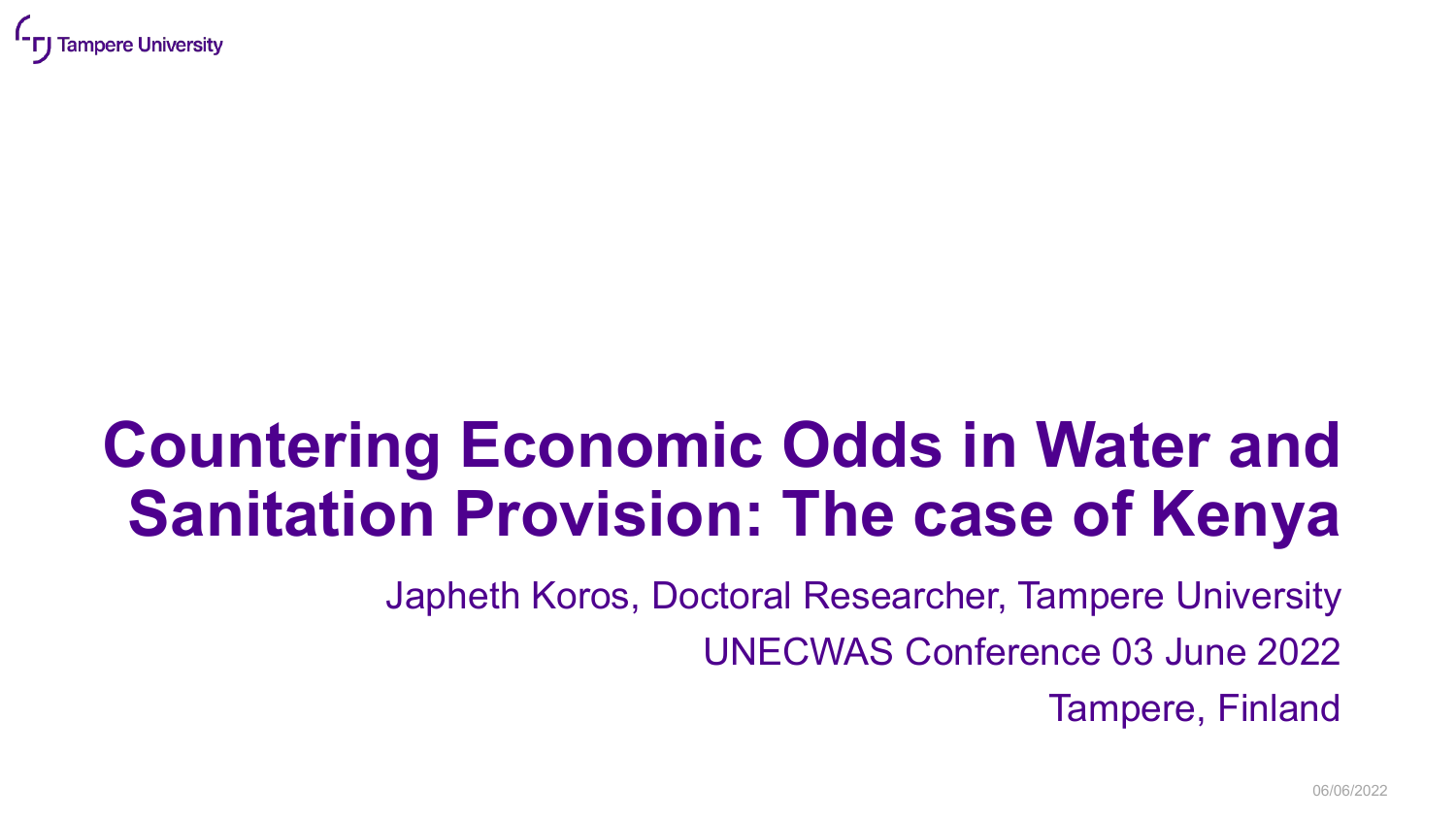#### **Presentation structure**

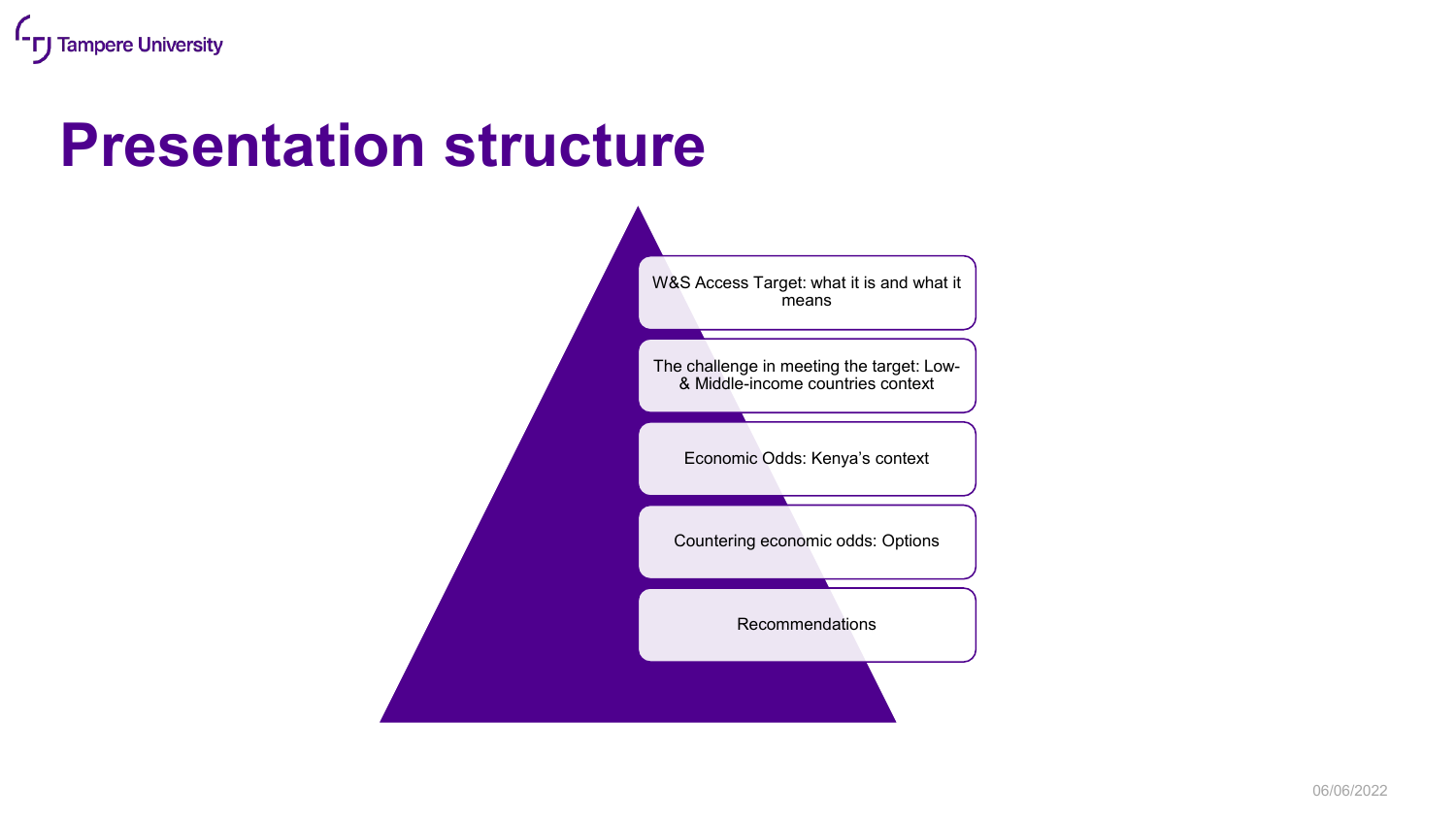#### **Safe, equitable water & Sanitation for all**

By 2030, ensure that all men and women, in particular the poor and the vulnerable, have equal rights to economic resources, as well as

By 2030, achieve universal and equitable access to safe and affordable drinking water for all

By 2030, achieve access to adequate and paying special attention to the needs of women and girls and those in vulnerable situations

Support and strengthen the participation of local communities in improving water and sanitation management

…improve water quality; increase water-use efficiency; implement IWRM; protect and restore water-related ecosystems; expand international cooperation & capacity building support to developing countries

*SDGs 1&6*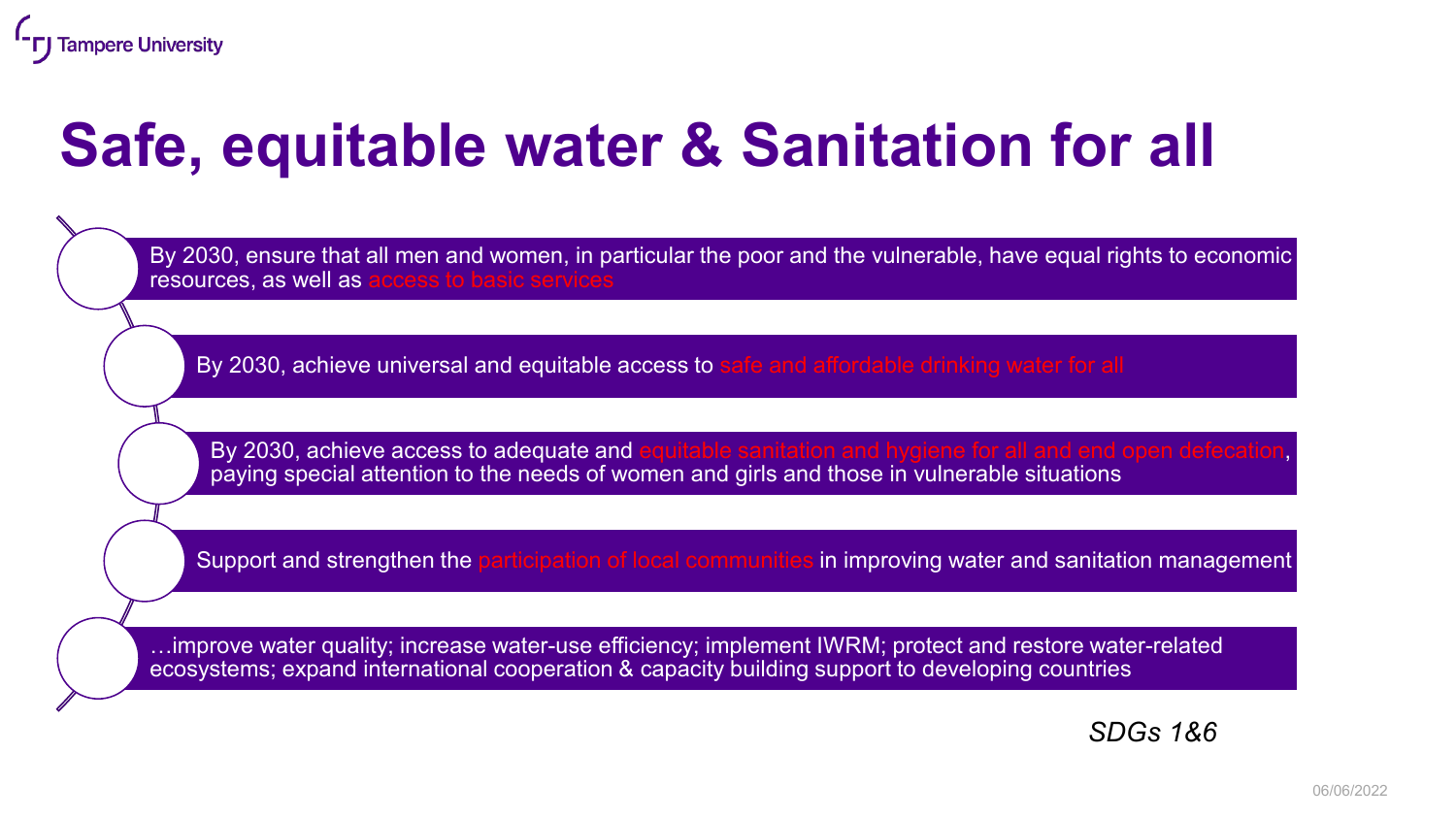

## **What is a basic water and sanitation service?**

- •A **basic water service:**  drinking water is accessible from an improved source, provided collection time is not more than 30 minutes for a round trip, including queuing
- •A **basic sanitation service:** Use of improved toilet facilities that are not shared with other households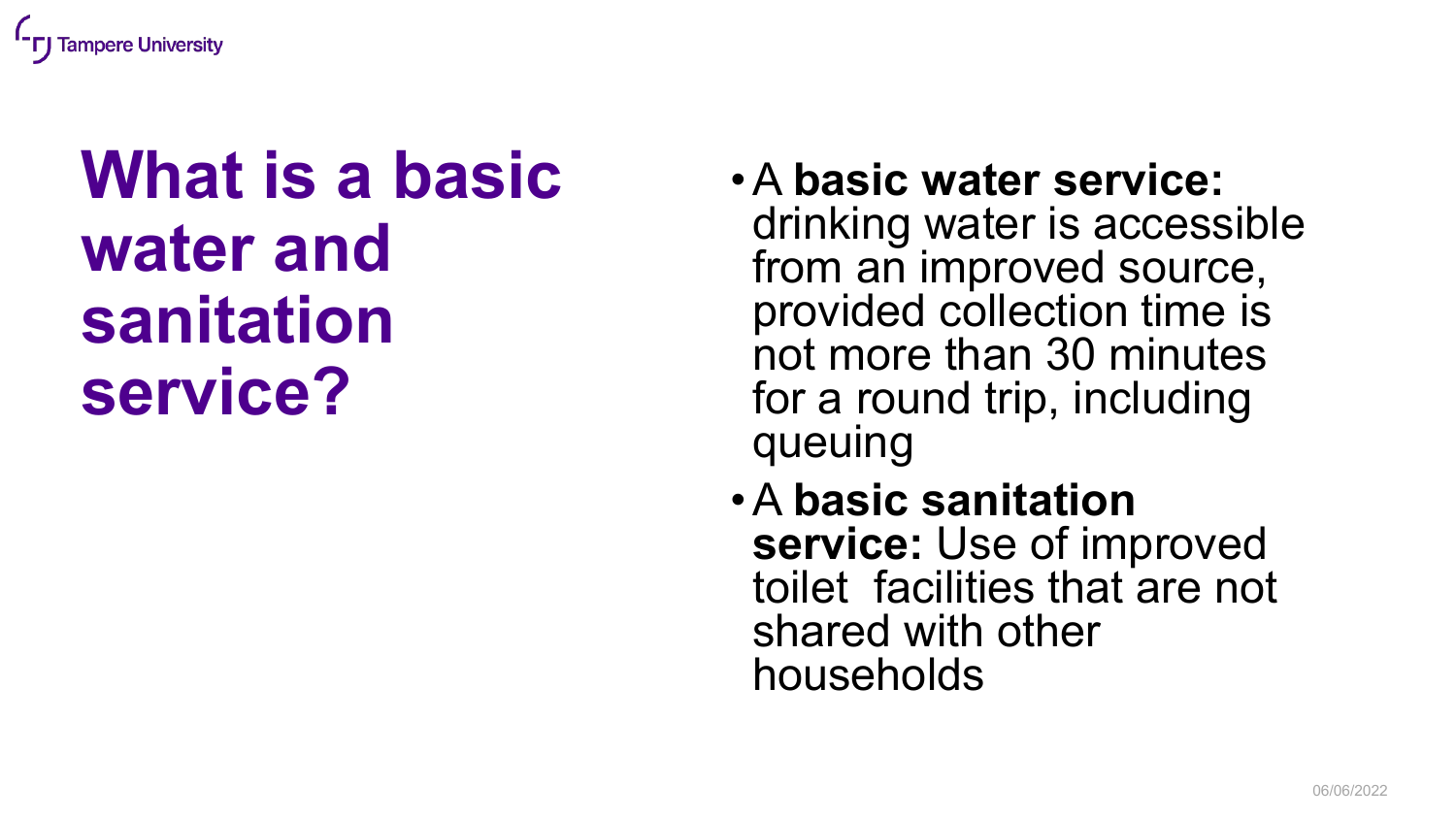

#### **What is a safely managed drinking water service?**

- From an improved source, (which by nature of their design and construction have the potential to deliver safe water, free from faecal and priority chemical contamination)
- accessible on premises
- available when needed

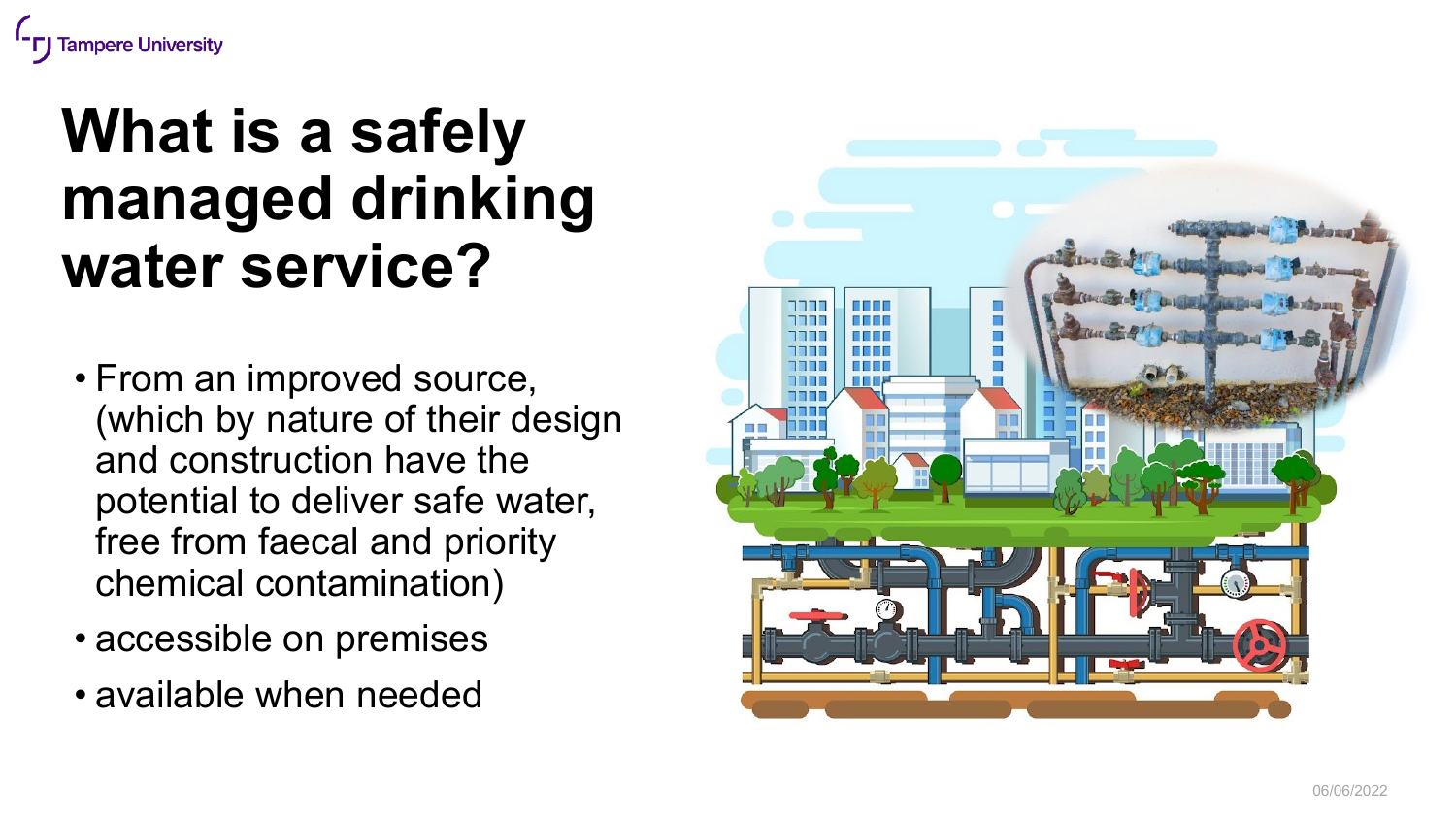#### **What is a safely managed sanitation service?**



Use improved sanitation facilities that are not shared with other house-holds,





and the excreta produced should either be stored temporarily and then emptied, transported and treated off-site, or

treated and disposed of in situ,

transported through a sewer with wastewater and then treated off-site.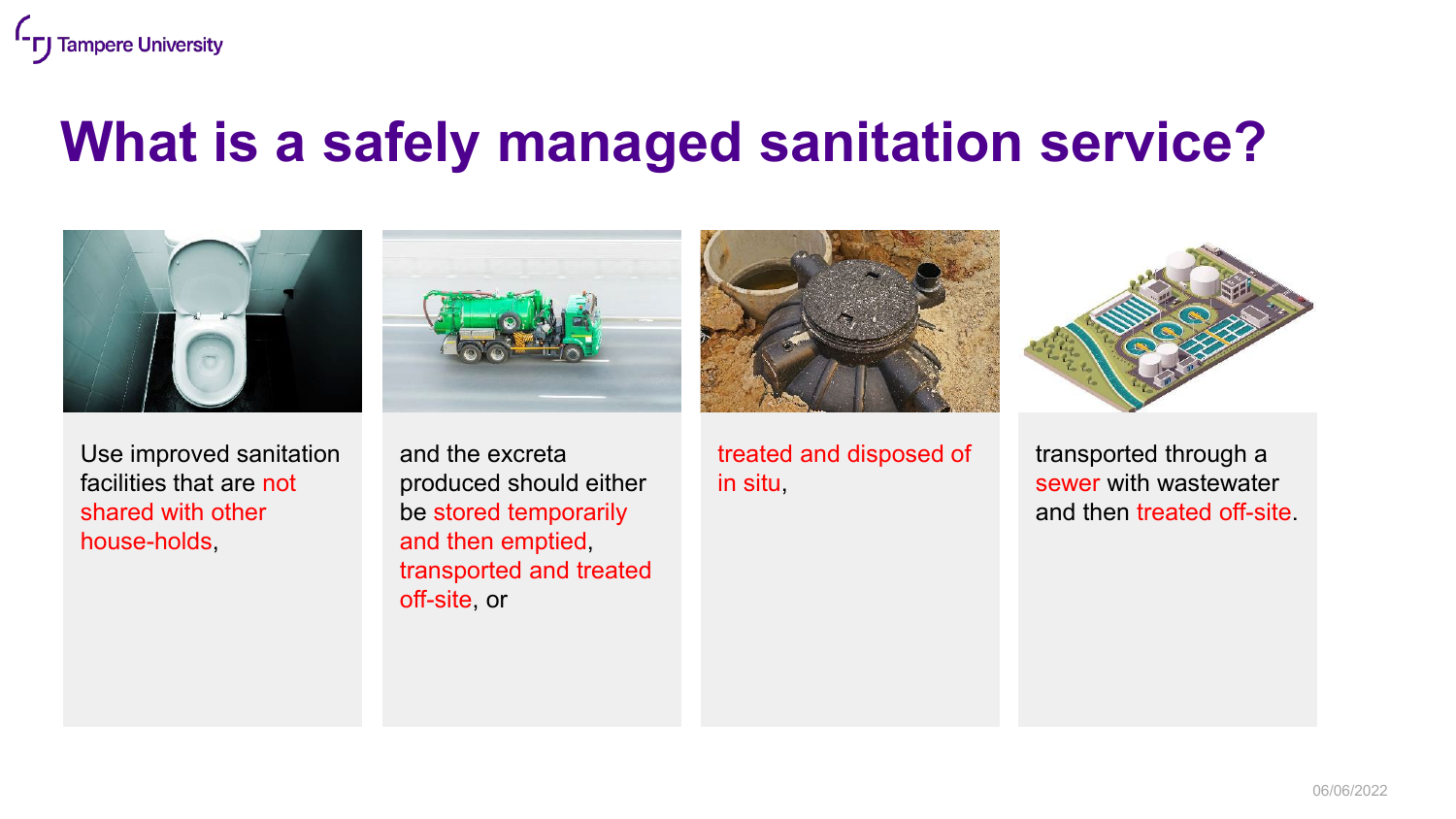#### **Lingering cases of inadequate water & sanitation access**

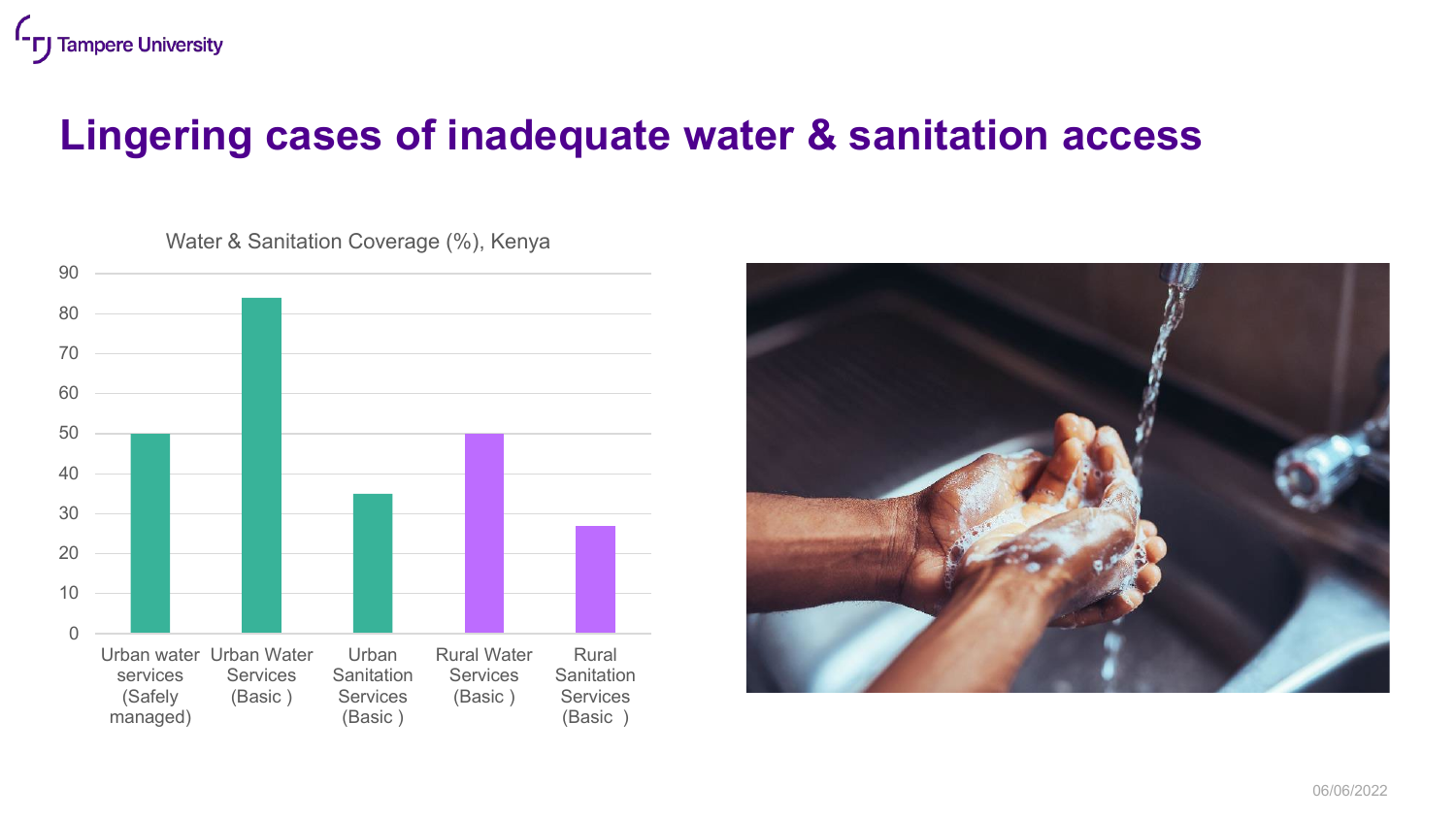#### **Drinking water sources, Kenya Census 2019**

Main drinking water source by household, Kenya Census 2019 (%)



■Rural ■Urban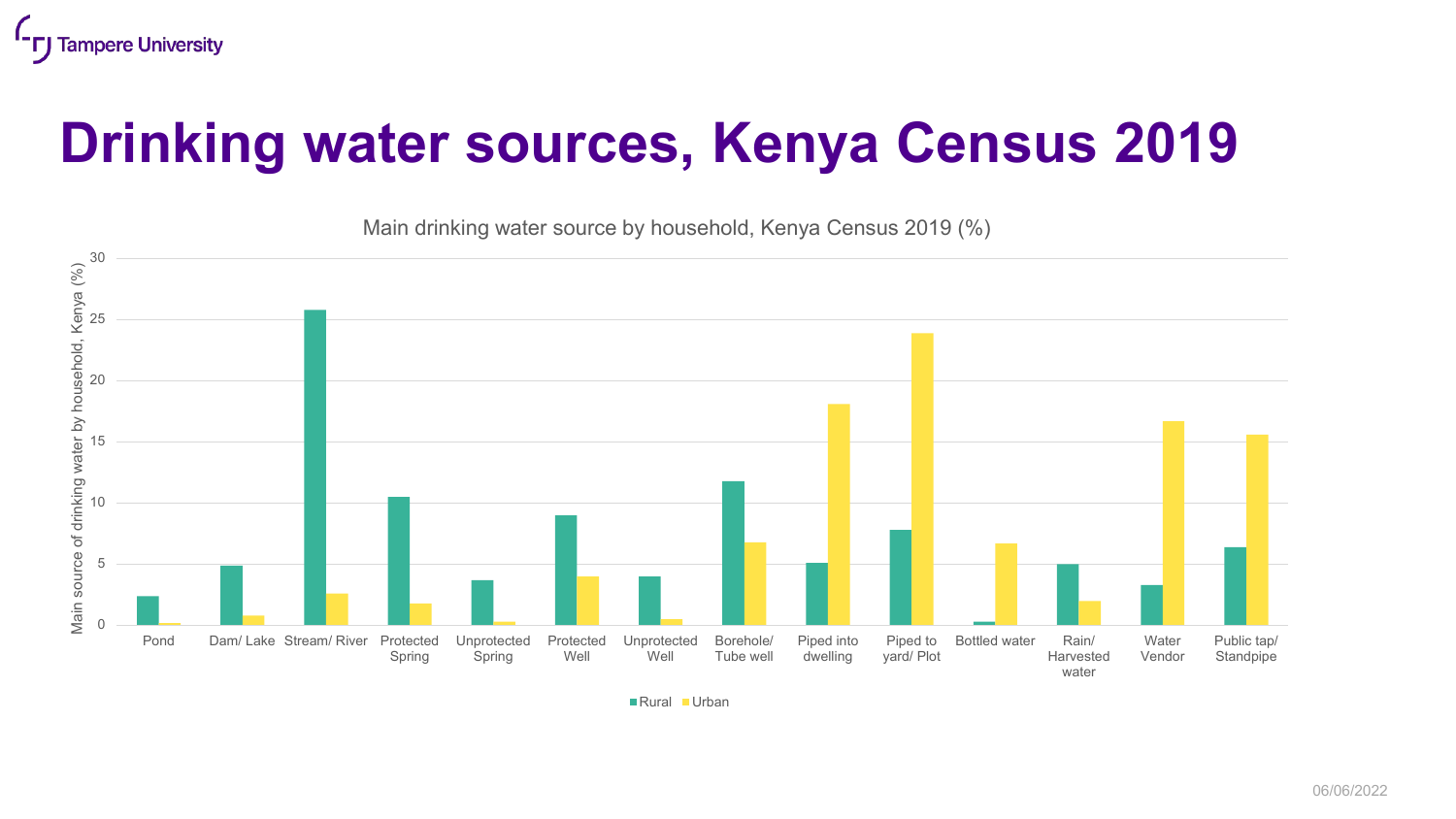

# **Economic Odds**

Local financial constraints & Global trends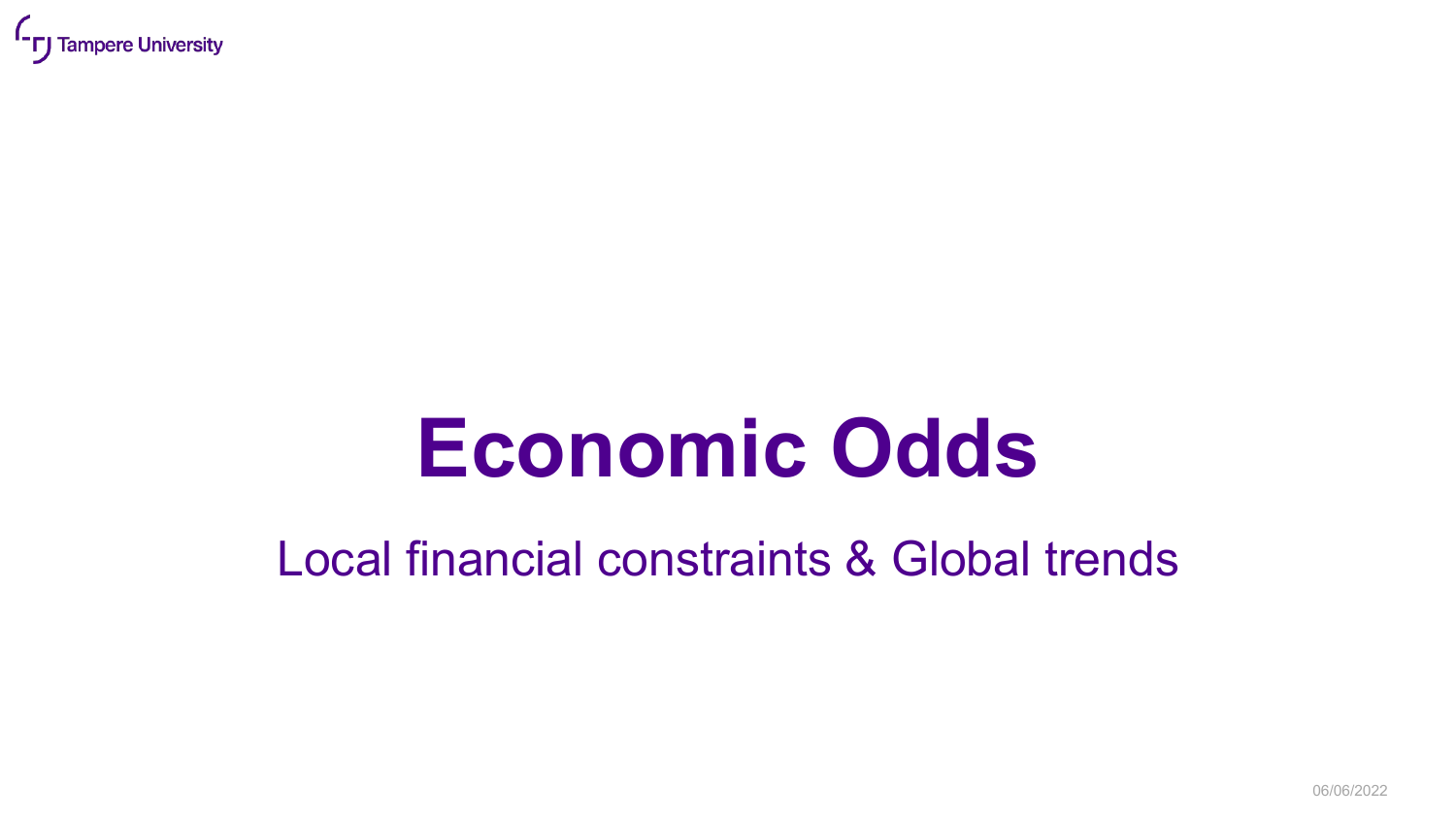#### **The water sector overview**



- •Devp budget quadrupled over last decade but deficit remains
- •88 utilities established
- •Autonomous Authorities and Regulators established
- •Sector monitoring and reporting enhanced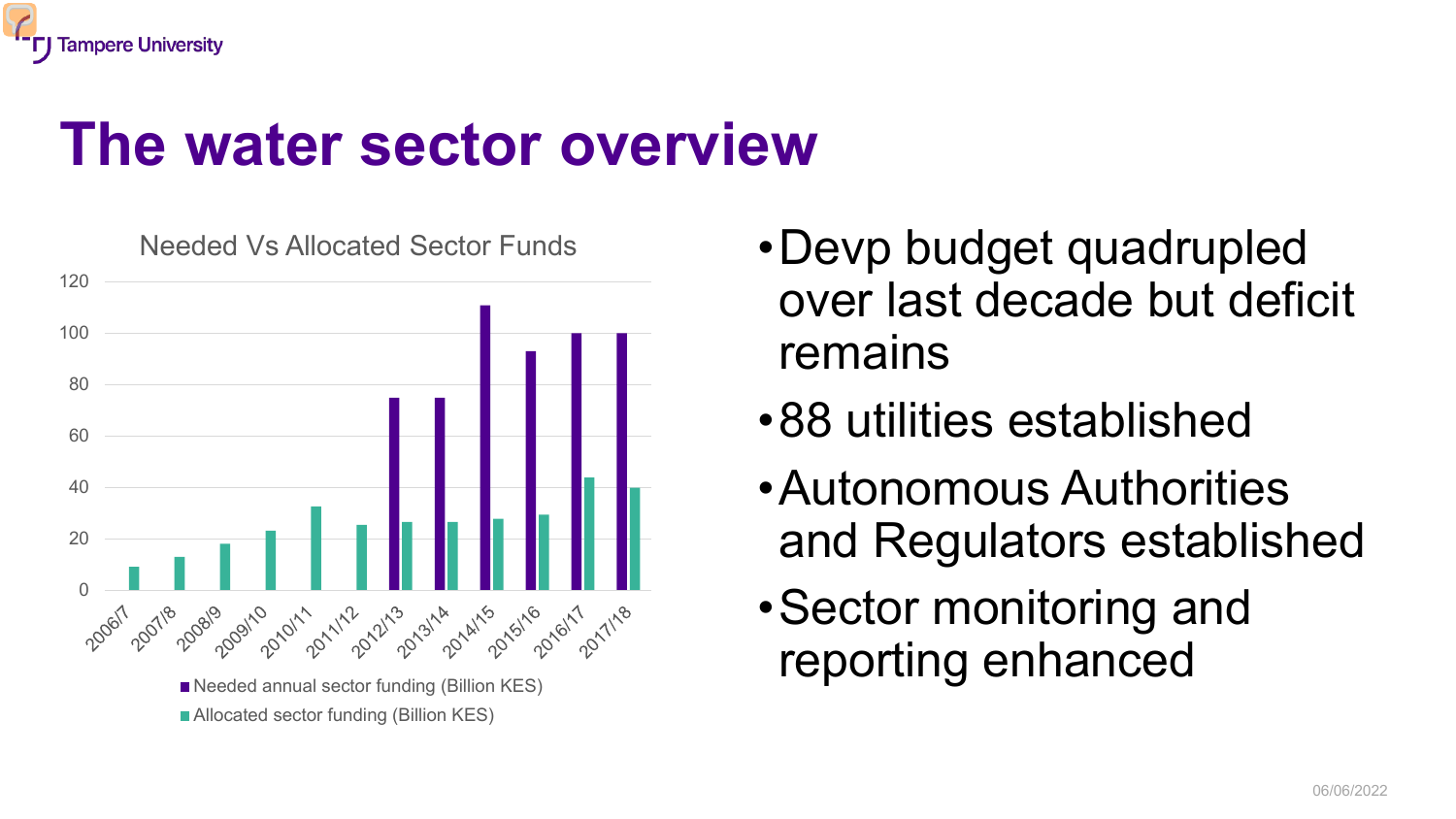#### **The commercial viability of primary WSPs**

- Only 11 very large utilities of the 88 utilities achieve over 100% O+M cost coverage against a 150% sector benchmark.
- At 150% a utility can meet O+M costs, service debt, and renew its assets

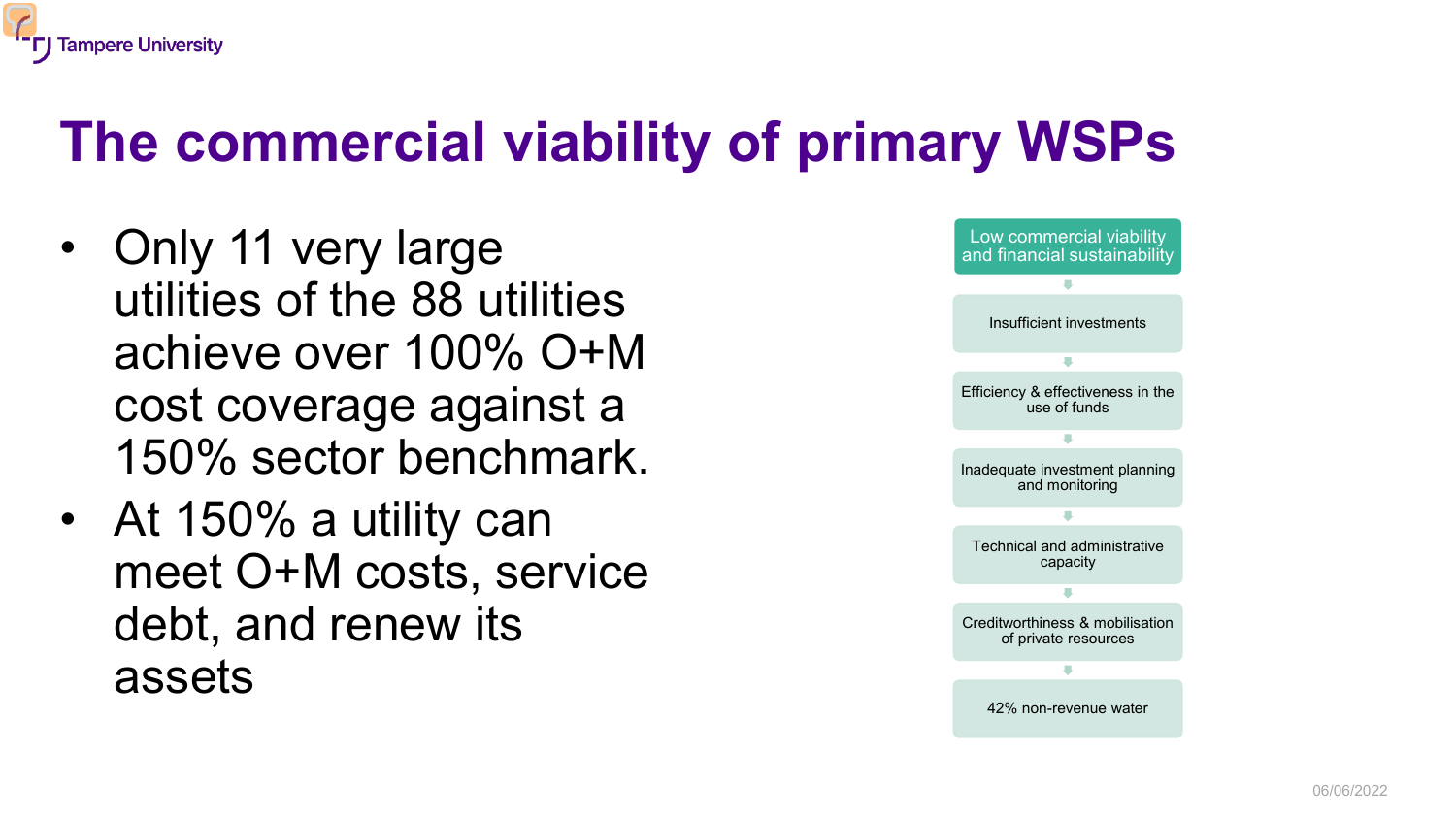

#### **GDP per capita vs Basic Water Access**



*PS: Not all countries are visible on the horizontal axis*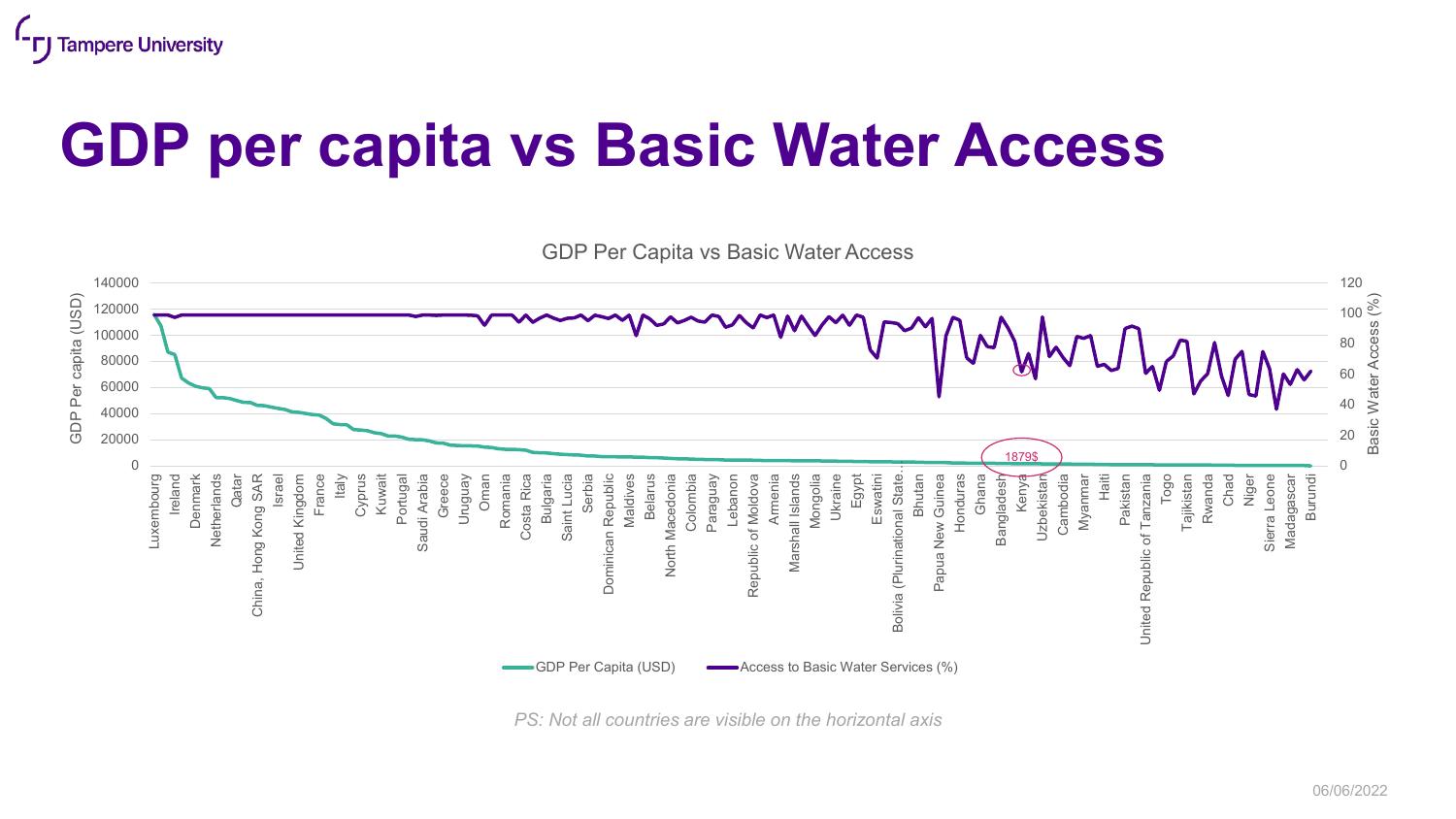

#### **GDP Per Capita vs Basic Water & Sanitation Access**



*PS: Not all countries are visible on the horizontal axis*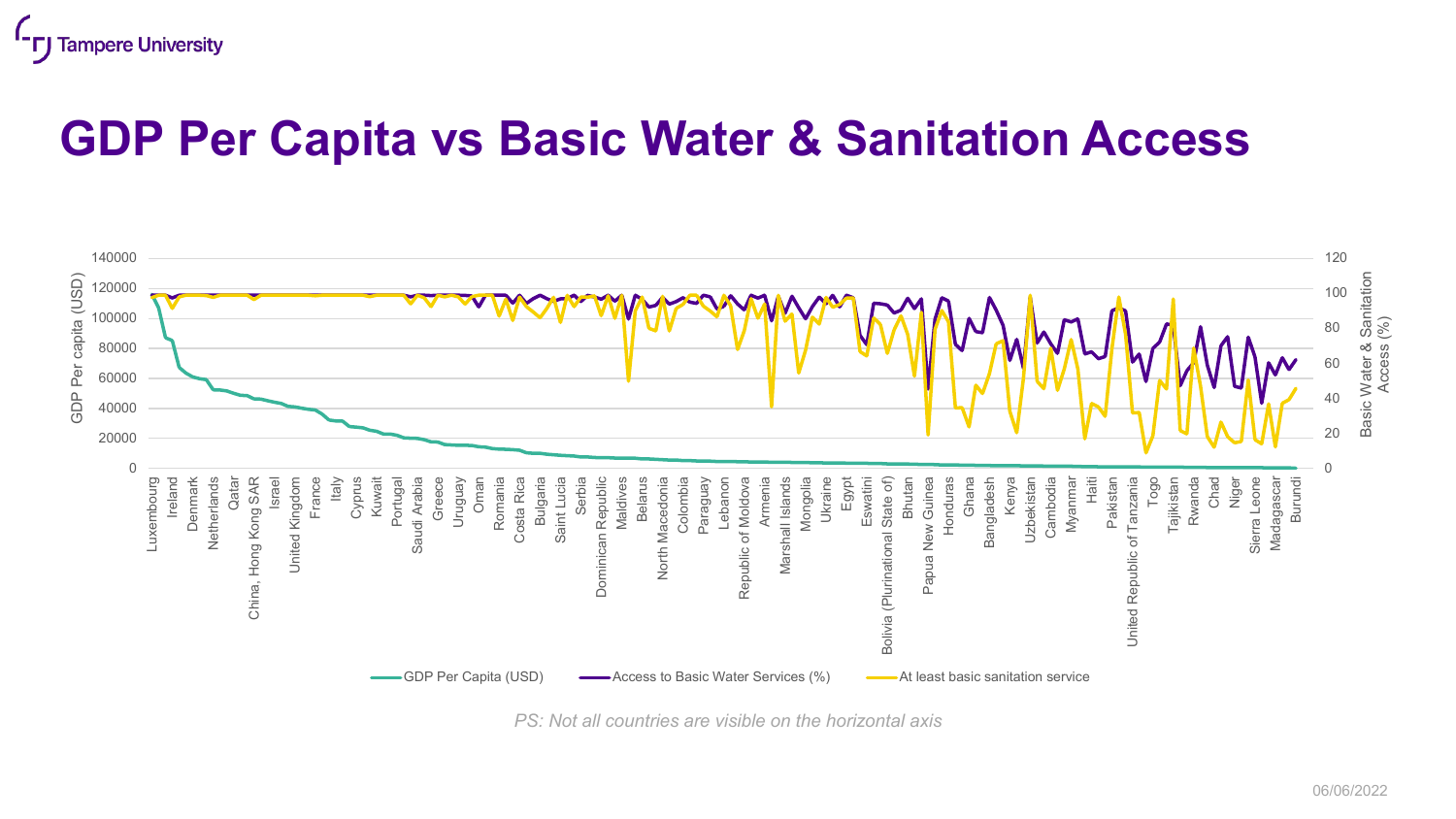

#### **Triple Kenya's GDP by 2030?**

**Is basic water and sanitation access expensive?**

**Is achieving universal access by 2030 realistic?**

**What is primary? Triple GDP or correct WSP inefficiencies?**

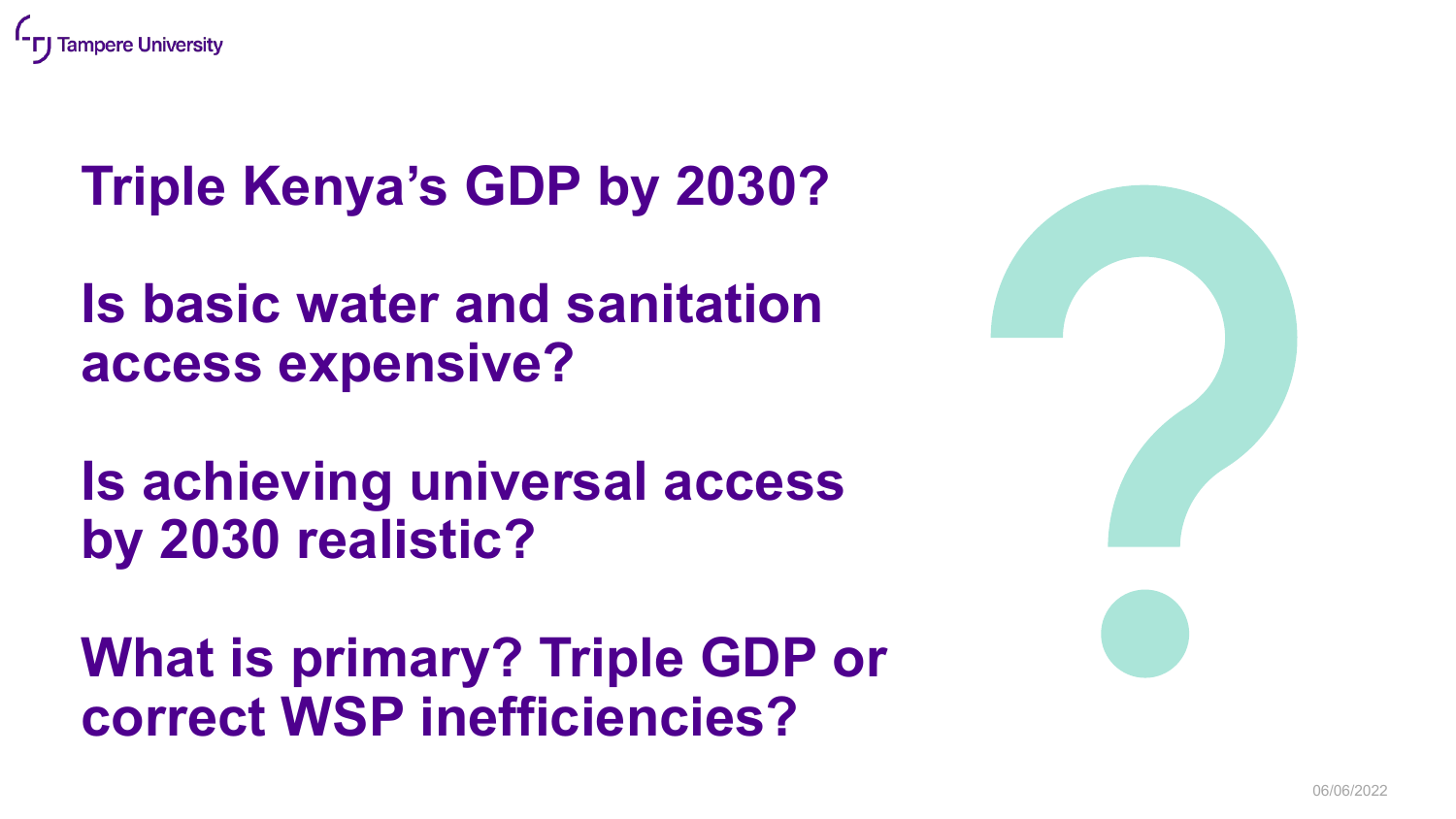

#### **Countering economic odds**

- The options for water and sanitation in Kenya vary quite widely
- The conventional water and sewerage mechanisms apply for only 25% (mostly the urban population)

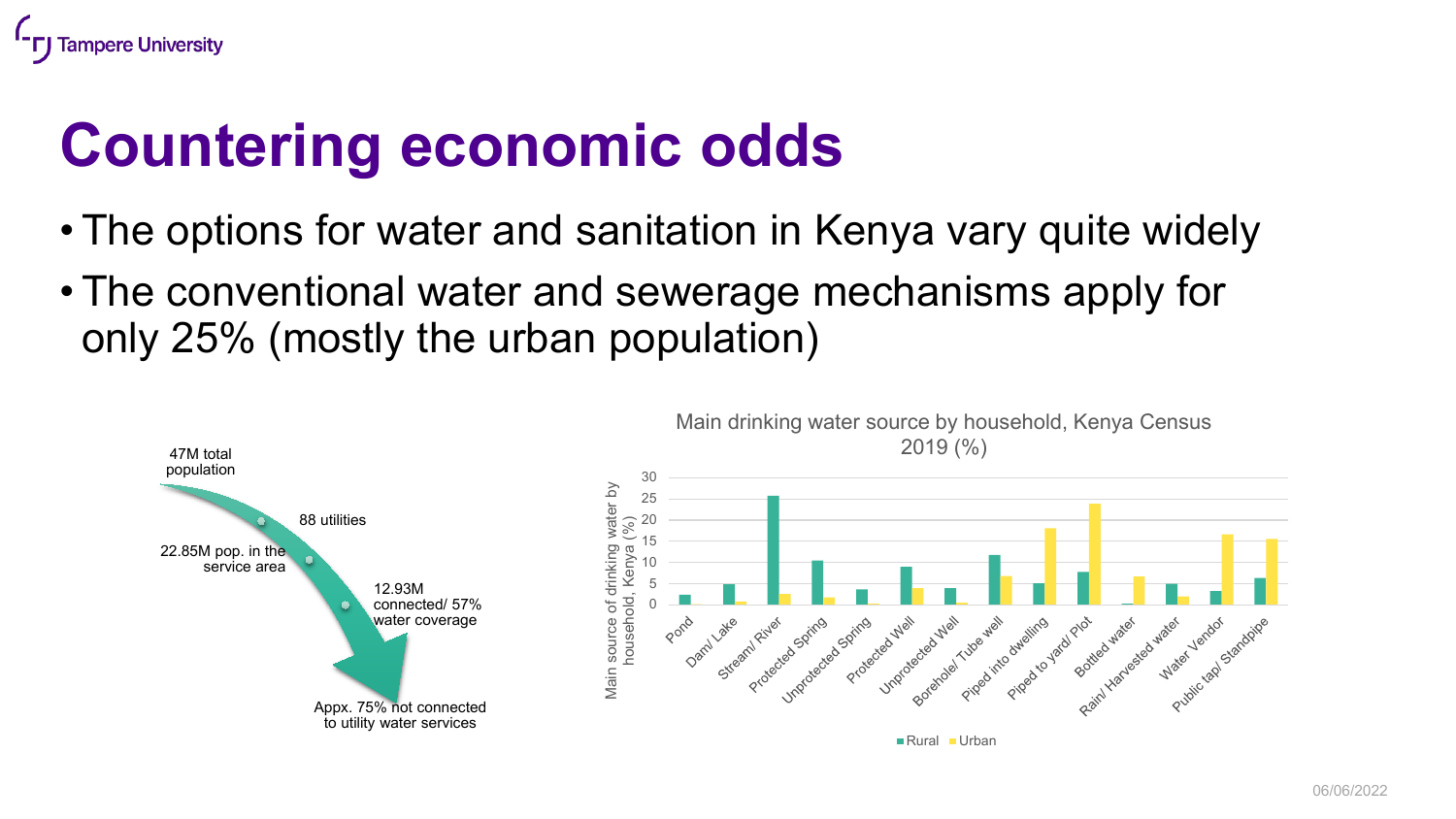## **Countering economic odds (2)**

## TATATAT 50.5% of rural households use • Protected Spring, • Protected Well,

- Borehole/ Tube well,
- Piped into dwelling,
- Piped to yard/ Plot,
- Rain/ Harvested water,
- and Public tap/ Standpipes as their source of drinking water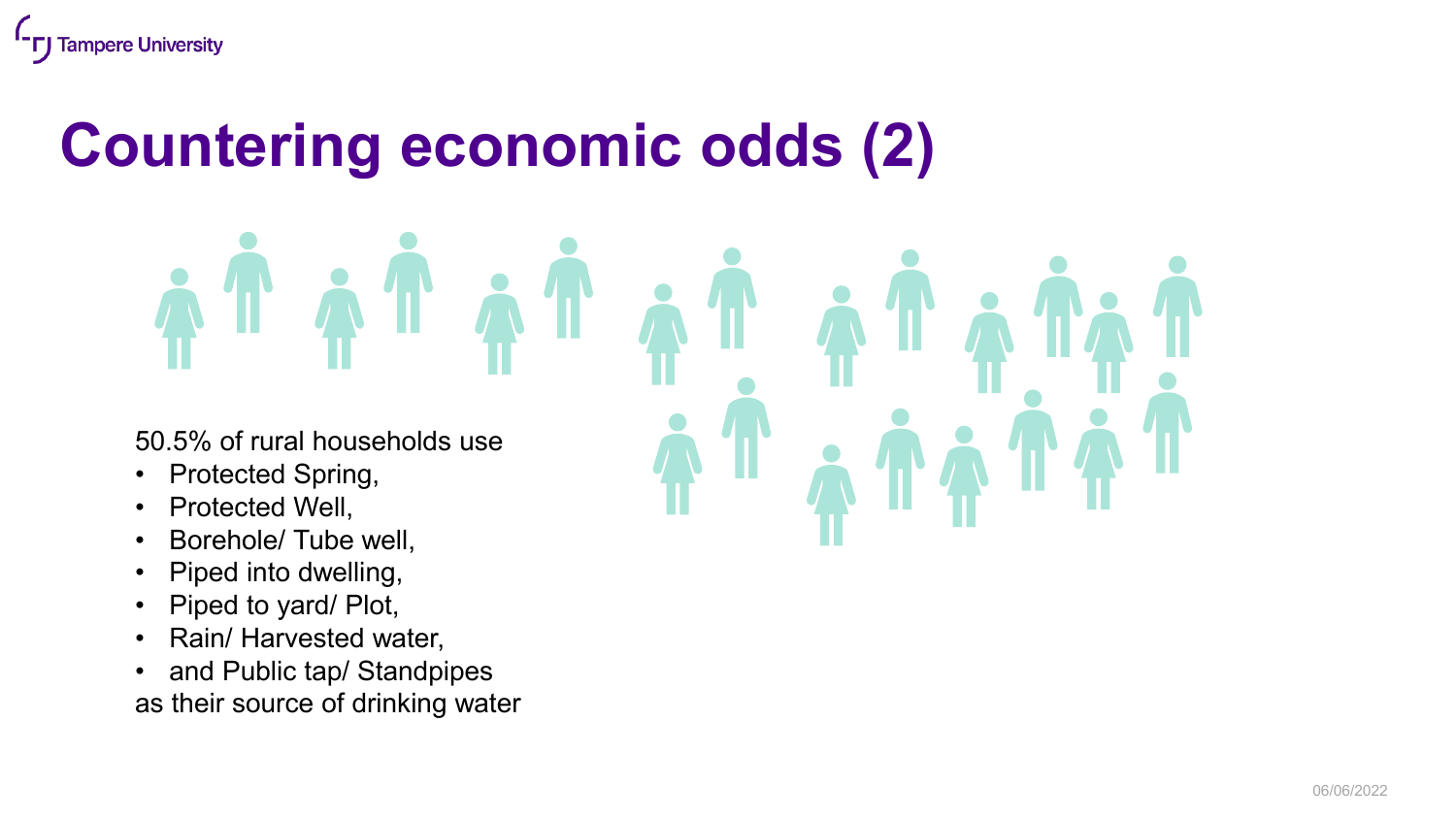

#### **From decent to perfect**

•Some local options are decent and reliable and require technical upgrades to meet the required service levels



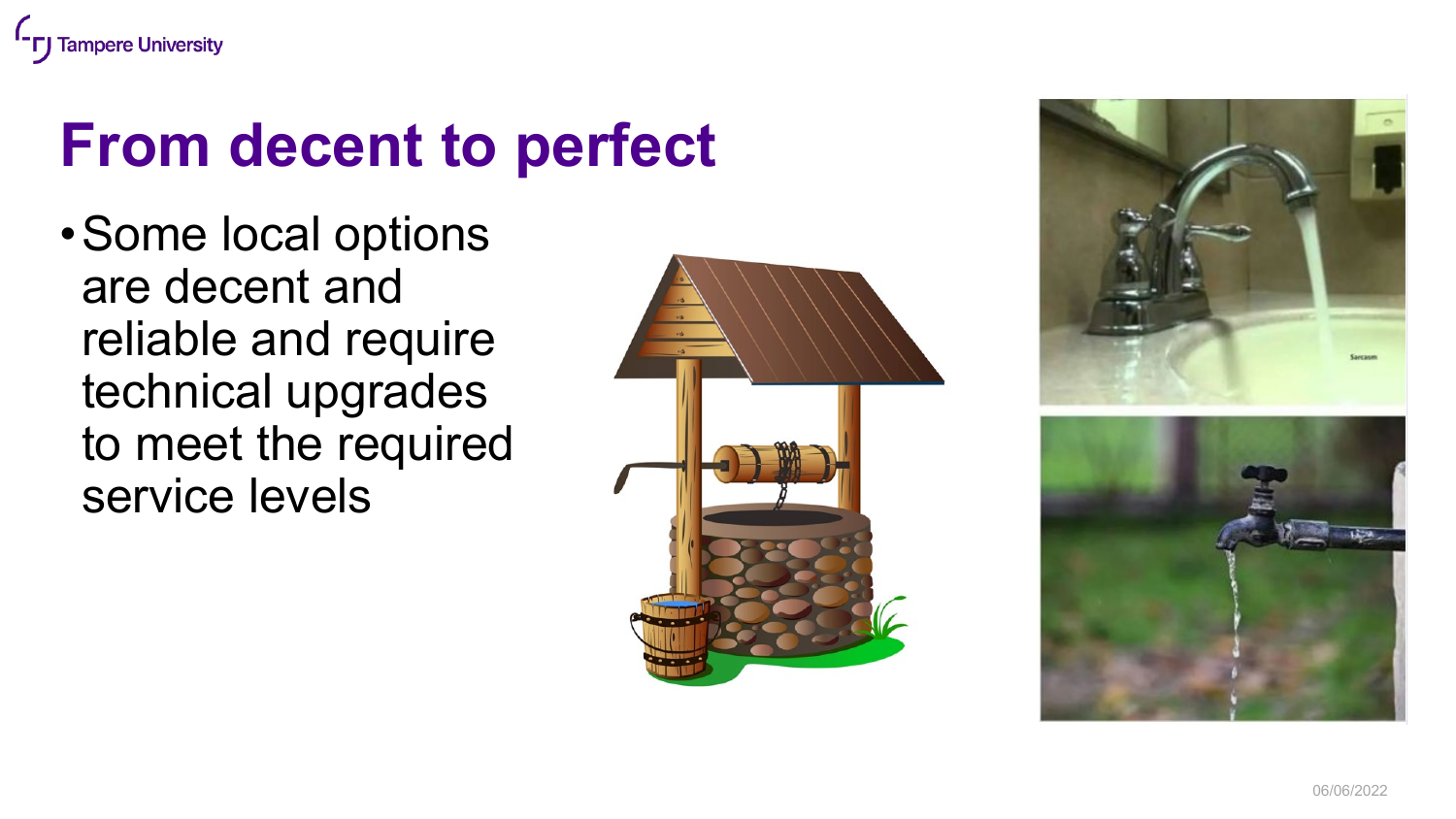

#### **Recommendations**

- 1. Enhance research, attract and market *low-cost water technologies*
- 2. Identify and invest in *low-cost sewerage options* including small-bore sewerage and decentralized, neighbourhood-based treatment plants (AMCOW).
- 3. Promote *local-level water and sanitation organizations* through a bottom-up approach*: formalize 'cartels'/illegal water suppliers, create training programmes for community-based organizations, enhance subsidies and lower tax requirements*
- *4. Policy shift on development budget spending from conventional municipal water and sewerage systems to enhancing local solutions*
- *5. Priority shift by government ministries and the whole water sector to local solutions*